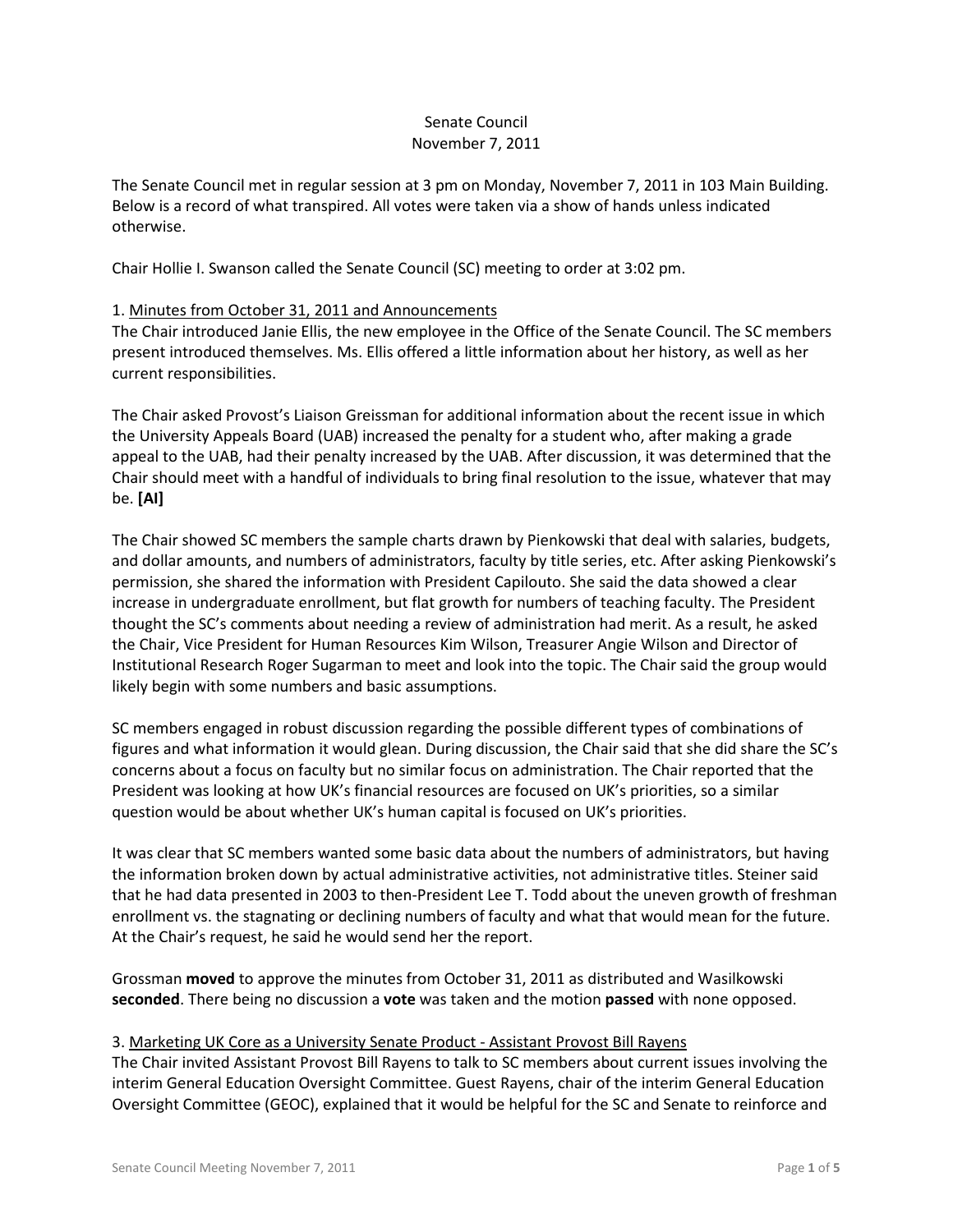remind faculty and administrators about the faculty-led effort that resulted in UK Core, the new general education program that replaced the University Studies Program.

The observations and opinions below, among others, were offered.

- Looking forward to GEOC report to the University Senate (Senate) on GEOC activities.
- Rubrics are how GEOC determines if learning outcomes are met student artifacts [projects] are evaluated against the rubrics, allowing for a general review of a UK Core Area of Inquiry, not reviews of individual courses.
- UK Core is a creation of UK's faculty, through various Senate-led committees, etc.
- Some individuals are not overly concerned with the creation and integrity of UK Core, but rather with as fast a review process as possible.
- A survey of faculty involved with UK Core could be helpful in identifying possible issues with the interim UK Core approval process, which can be valuable insights into how to improve the process.
- Senators should receive a brief history of UK Core.
- There is a need for courses in Inquiry in the Humanities and Social Sciences, particularly in the 300- and 400-level courses.

The Chair clarified for McCormick that a mid-year report from GEOC will be on the agenda for December.

The Chair thanked the guests for attending and for their work with UK Core.

## 2. Action Items

b. Action Item Number 76 ("Develop metrics for faculty input into president's performance during August Advance. (6/15/11))"

Coyne and Wasilkowski offered a brief presentation on how the faculty evaluation of President Capilouto can be more effectively integrated into the overall performance evaluation. SC members were very interested and offered a few suggestions, which would be incorporated.

It was ultimately agreed that SC members will send in their comments and suggestions to Coyne and Wasilkowski, who will offer a brief presentation to senators during the November Senate meeting. Coyne and Wasilkowski liked the idea of invited senators to participate in their activities.

## 5. UK's December 2011Degree List

Grossman **moved** that the elected faculty senators approve UK's December 2011 list of candidates for credentials, for submission to the Senate and then through the President to the Board of Trustees, as the recommended degrees to be conferred by the Board. Wasilkowski **seconded**. There being no discussion, a **vote** was taken and the motion **passed** with none opposed.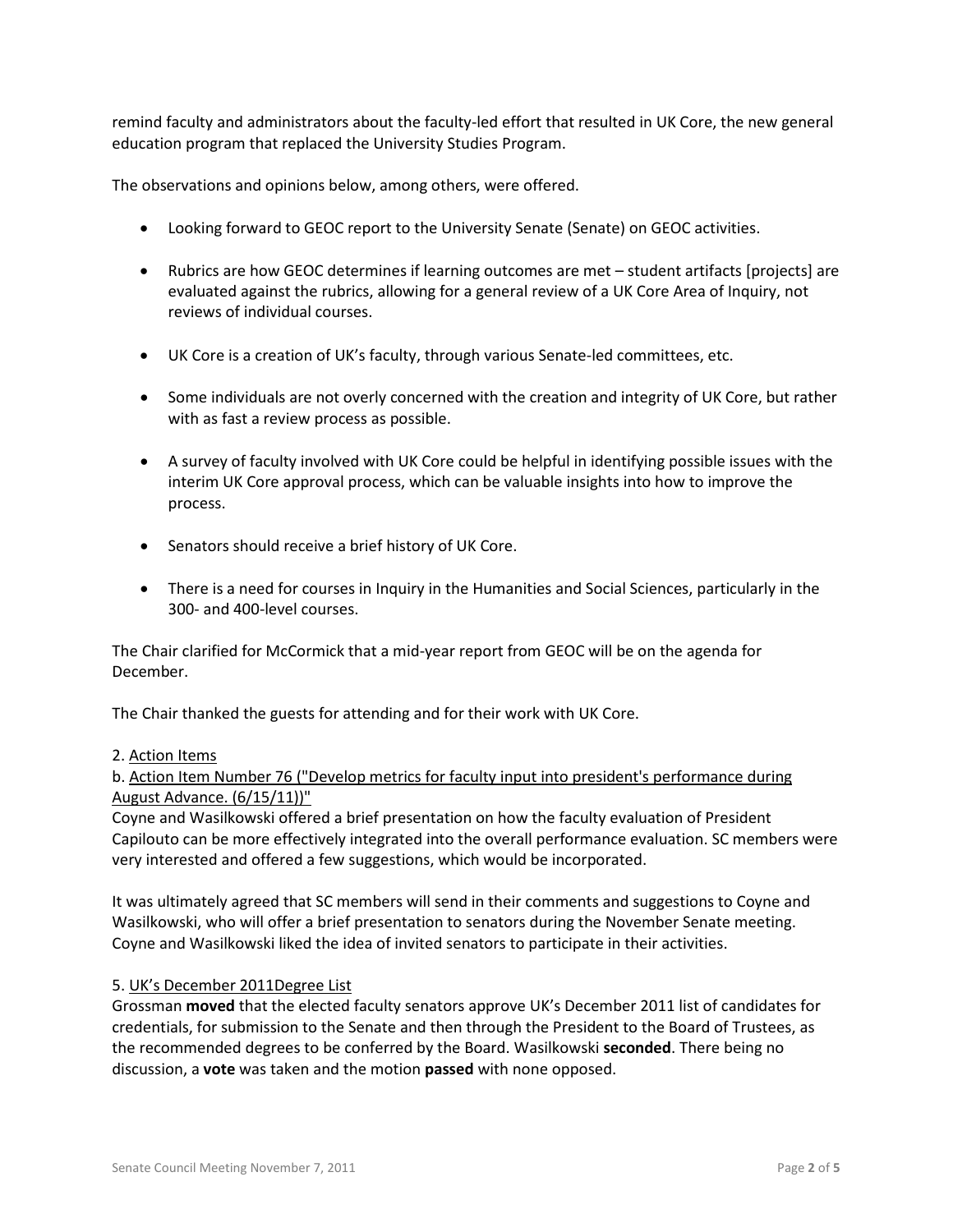## 4. Committee Reports

# a. Senate's Advisory Committee on Privilege and Tenure (SACPT) – Jim Geddes, Chair i. SACPT 2010 – 2011 Final Report

The Chair invited guest Geddes to offer the SACPT's year-end report for 2010 – 2011, which he did. Geddes offered a de-identified synopsis of each case reviewed, as well as six specific recommendations based on observations. It was understood that there was a **motion** on the floor from the SACPT for the report to be received by the Senate Council.

SC members engaged in lengthy discussion about a variety of aspects of the report. Grossman **moved** that the suggestion to change the *Senate Rules* to state that "an initiated appeal to the SACPT shall be completely submitted within 75 days after the faculty member being notified by the dean regarding disapproval of promotion and/or tenure." McCormick **seconded**. There being brief discussion, a **vote** was taken and the motion **passed** with none opposed. **[AI]**

## 7. Discussion with Provost Subbaswamy

Provost Subbaswamy attended the SC meeting to discuss the recent SC response to the Provost's request that the SC begin the process of establishing guidelines for recommendations regarding posttenure reviews of faculty for productivity and accountability. The SC suggested that an additional committee look into issues pertaining to administrative activities at UK, concurrently with the faculty productivity and accountability committee.

There was extensive discussion regarding administrative functions. SC members were concerned with reports from colleagues about their concerns about administrative bloat. To make matters worse, none of UK's computer systems are readily able to report on the amounts of time employees actually spend on administrative duties, as opposed to employees with administrative titles.

## 6. Tentative Senate Agenda for November 14, 2011

SC members affirmed that the Senate should receive a presentation on the Executive Review Committee's report. Additionally, senators should hear about Coyne and Wasilkowski's efforts to create metrics by which the faculty should evaluate the president.

The meeting was adjourned at 5:10. [The Action Items are a part of the minutes but fall at the end.]

Respectfully submitted by Hollie I. Swanson, Senate Council Chair

SC members in attendance: Blonder, Coyne, Kelly, McCormick, Peek, Steiner, Swanson, Wasilkowski, Wimberly and Wood.

Invited guests present: J. S. Butler, Bill Rayens, Jim Geddes, Janie Ellis, Roxanne Mountford, Ben Withers and Lynda Brown Wright.

Provost's Liaison present: Greissman.

Prepared by Sheila Brothers on Friday, November 17, 2011.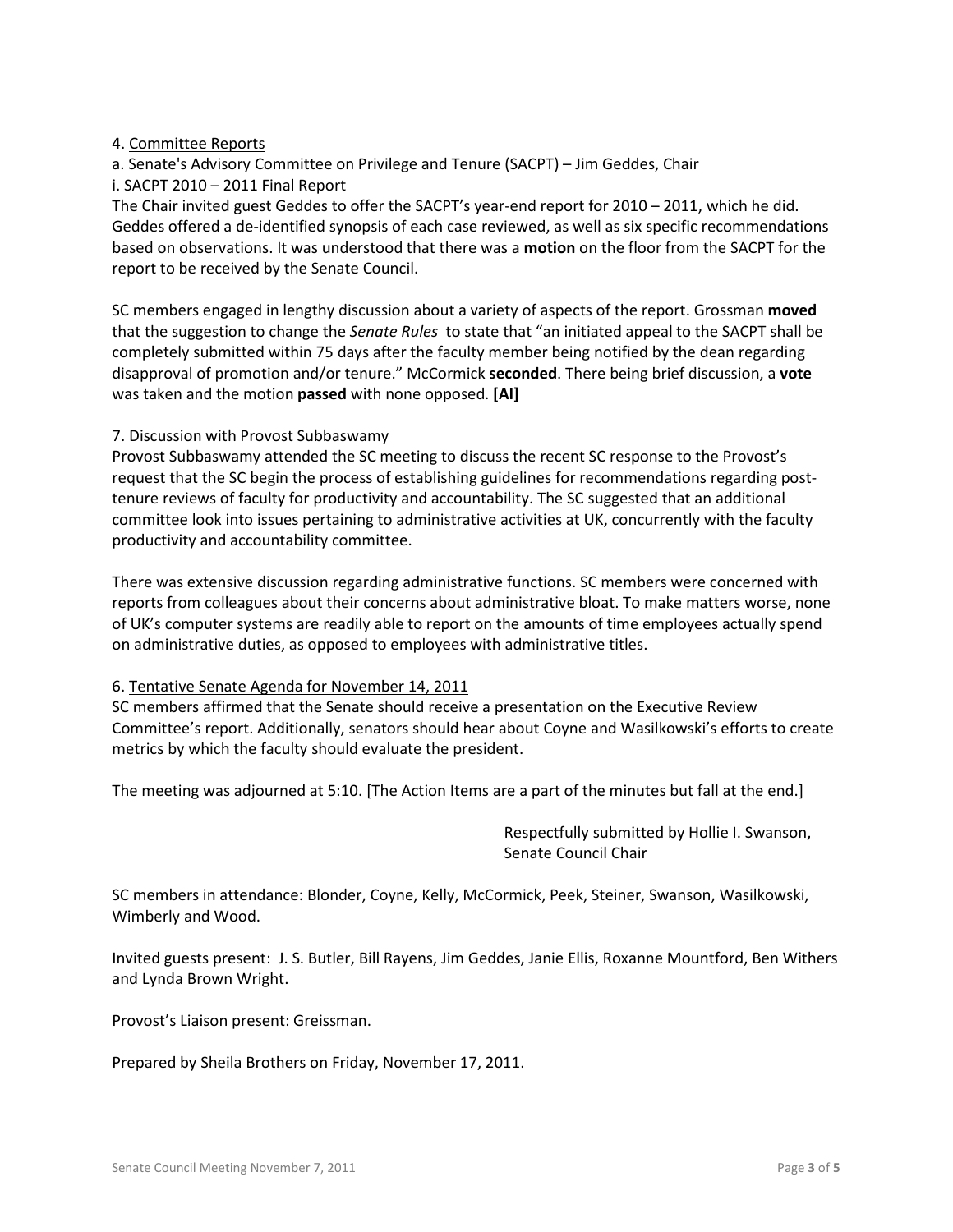| #   | $\sqrt{ }$ | <b>Item</b>                                                                                                                                                                                                          | Responsibility                 | Completed |
|-----|------------|----------------------------------------------------------------------------------------------------------------------------------------------------------------------------------------------------------------------|--------------------------------|-----------|
| 20. |            | Charge Senate's Academic Programs Committee with creating processes for<br>substantive change issues (teach-out, contractual/consortium process, off-<br>campus sites, how to reopen a suspended program). (8/23/10) | <b>SC</b>                      |           |
| 31. |            | Ask the Provost to submit a statement of financial and administrative feasibility<br>for proposals prior to the proposals being sent to cmte. (10/4/10)                                                              | Document<br>Handling<br>System |           |
| 40. |            | Draft changes to Senate Rule language on Senate meeting attendance policies<br>for review by SC. (8/30/10 & 11/15/10)                                                                                                | Chair, Steiner                 |           |
| 42. |            | Discuss with the Provost the method of allocating resources from distance<br>learning courses. (11/15/10)                                                                                                            | Chair                          |           |
| 44. |            | Create ad hoc committee (perhaps with VPR and Provost) to look at what<br>constitutes an administrative or an educational unit, and if there is a continuum<br>or a sharp difference. (11/22/10; 12/6/10)            | Chair, SC                      |           |
| 46. |            | Discuss election of officers, specifically who is eligible to cast votes. (12/6/10);<br>Solicit opinions from the Senate. (2/28/11)                                                                                  | SC                             | 9/2011 &  |
| 57. |            | Look into creating a Senate committee on assessment. (1/31/11)                                                                                                                                                       | SC                             |           |
| 62. |            | Determine how to address the issue of the proportionate representation of<br>appointed Board of Trustees members. (2/7/11)                                                                                           | SC                             |           |
| 66. |            | Invite Associate Provost for Undergrad Ed to offer "State of Undergraduate<br>Education" address to Senate. (2/21/11)                                                                                                | Chair                          |           |
| 67. |            | Invite Associate Provost for Academic Affairs to share information and talk<br>about distance learning courses. (2/21/2011)                                                                                          | <b>Mrs. Brothers</b>           |           |
| 73. |            | Ask each college dean's office to submit information about their faculty council,<br>as part of the SACS reaccreditation effort. (6/15/11)                                                                           | Chair                          |           |
| 76. |            | Develop metrics for faculty input into president's performance during August<br>Advance. (6/15/11)                                                                                                                   | SC                             |           |
| 77. |            | Draft a report on the perceptions of the faculty reps on the Presidential Search<br>Committee on the process, and include relevant info from similar universities'<br>recent presidential searches. (6/15/11)        | Chair & Steiner                |           |
| 81. |            | Meet with each college's faculty council in the fall, and also reinforce the<br>importance of identifying a senator to communicate with college faculty.<br>(6/15/11)                                                | Chair                          |           |
| 82. |            | Request that the chair of the Senate's Academic Facilities Cmte be invited to<br>attend meetings of the Capital Planning Advisory Group. (6/15/11)                                                                   | Chair                          |           |
| 85. |            | Find out if the Senate has an approving or endorsing vote on proposed changes<br>to post-tenure review policies.                                                                                                     | Chair                          |           |
| 86. |            | Determine by late August the message(s) the Chair should relay when she visits<br>college faculty councils.                                                                                                          | SC                             |           |
| 89. |            | Ask the President to hire an outside agency to review the Office of the Senate<br>Council, specifically procedures and staffing levels. (8/5/11)                                                                     | Chair                          |           |